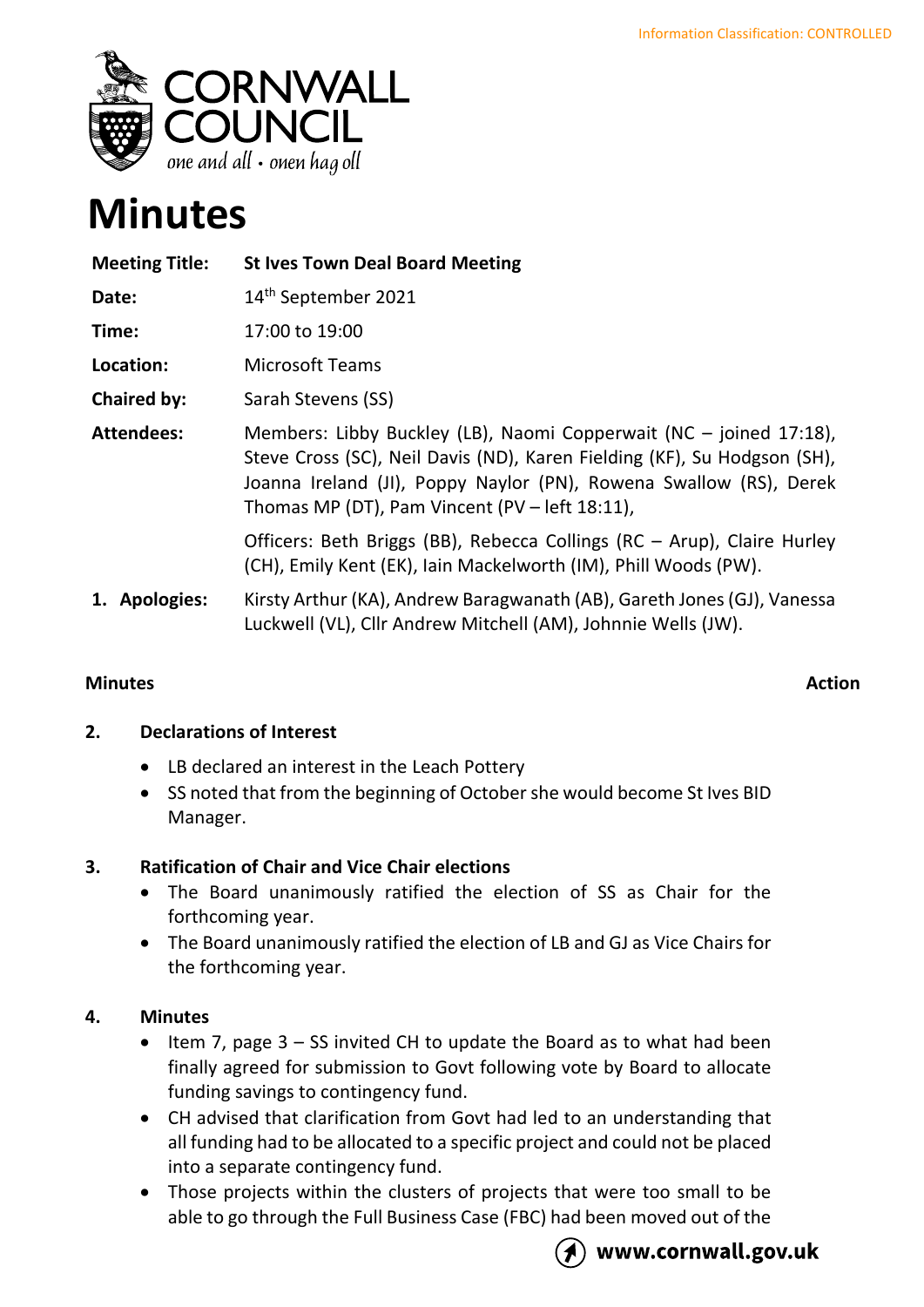main fund and into the delegated fund, allowing them a much more feasible route to delivery. This would therefore deplete the remaining available delegated funding and therefore the saving had been used to return the remaining about to the original agreed fund total.

- CH noted that Jim Cooper (JC) had been in discussion with eBikes about this transition to the delegated fund and that she would also ask him to ensure this was picked up with the Community Café project.
- **ACTION 1:** CH to follow up with JC re. Community Café.
- It had also been identified as necessary to ensure the value of the transport projects was preserved in order to ensure feasible delivery.
- Match funding of delegated fund projects was queried, with CH advising that requirement would be flexible based on local need and intervention rates of projects.
- The minutes of 22 $^{nd}$  July were agreed as a true and accurate record of the meeting.
- The minutes of the Extraordinary meeting of  $5<sup>th</sup>$  August were agreed as a true and accurate record of the meeting.
- SS advised that she had requested PW look into feasibility of a face-to-face /hybrid meeting. PW advised he was seeking internal guidance in light of rising Covid cases in the area, and would provide a response.
- **ACTION 2:** PW to follow up on face-to-face meetings.
- SS also advised that she was arranging an informal gathering for Board Members, provisionally on 14th October at 6pm and would be instructing BB to send dates shortly.
- **ACTION 3:** BB to circulate Board invitation to St Ives informal gathering.

## **5. Feedback from Towns Fund Board Development Session**

- RC provided a summary of discussions at the session, with a slide pack to be circulated with the minutes.
- It was noted that the session had also been recorded and a link to this shared with the Board.
- **ACTION 4:** BB to circulate slide pack with the minutes of the meeting. BB

#### **6. Programme Management Office – project progress report**

- Reports were circulated with the agenda pack.
- CH took Members through the presentation she had circulated and updated on the activity that had taken place since the previous Board meeting.
- CH welcomed feedback from the Board as to the level of the detail being provided and noted that, due to the turnaround of paperwork prior to Board meetings, there may be information available at the meeting that was not available within the paperwork, due to the pace of project development work.

PW

BB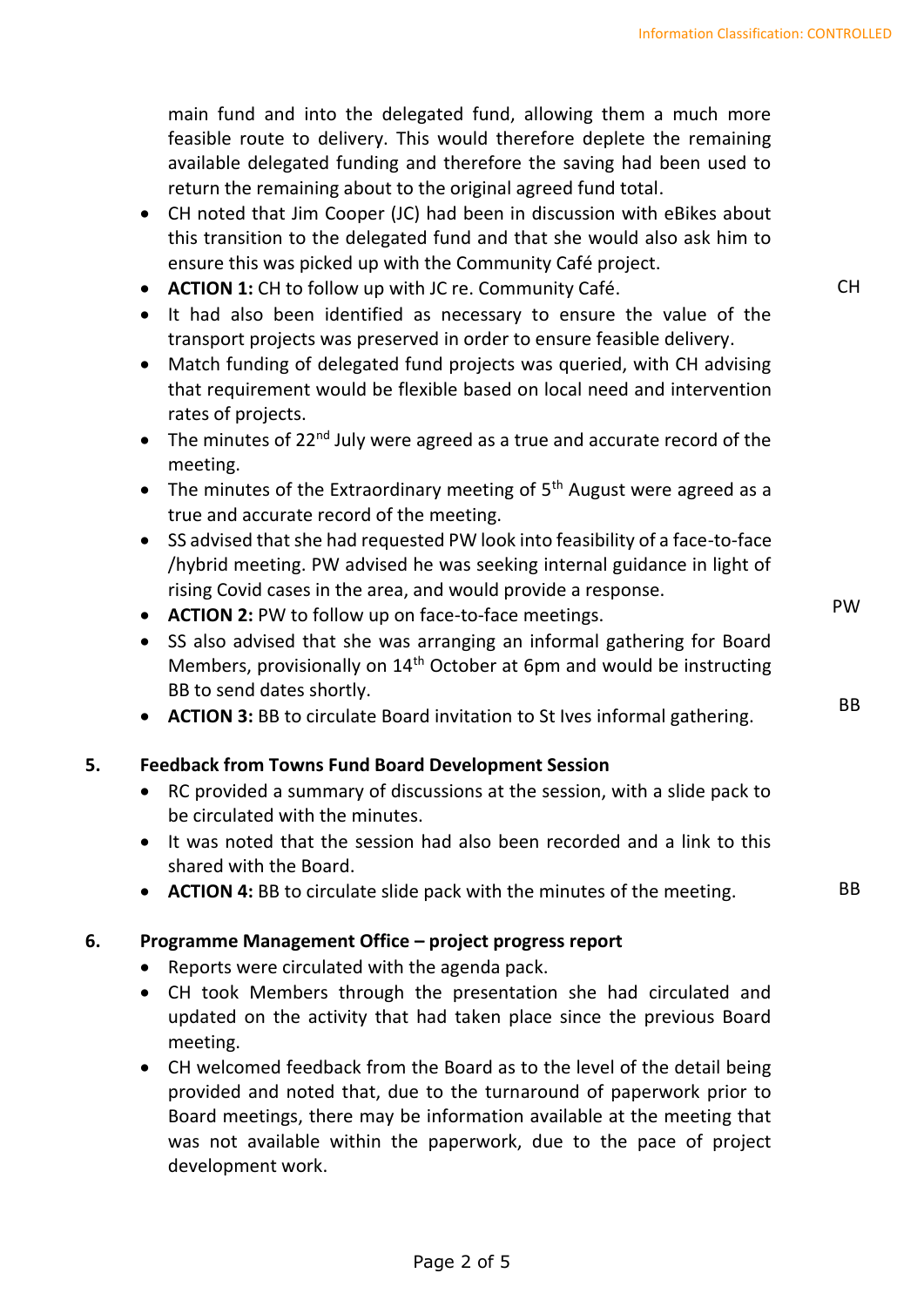- CH noted that risks would be raised with the Board as and when they needed to be made aware and that the project development detail would be dealt with in the project design meetings, rather than Board meetings.
- There would be an opportunity for Board Members who wished to be more involved day-to-day to be invited to join stakeholder groups, working groups or attend project team meetings.
- CH advised that the post of Town Deal Commissioning Officer had been recruited for St Ives and Penzance, but a name was not available at this point due to the live recruitment process being ongoing. They would be introduced at the next Board meeting.
- CH also noted that Melissa Burrow (MB) who had been recruited into the Town Deal Commissioning Officer position for Camborne and Truro had extensive transport experience so was currently focussing on the St Ives transport project. She had recently visited St Ives and met with SS, and was picking up the wider transport context with VL and DT.
- CH advised that a cashflow grant had been received by Cornwall Council from Govt which was being used to support project leads in cashflowing their project development. The application process for grants was now live.
- CH advised that a consultancy had also now been recruited to offer business case development support to project leads. Contractual arrangements were ongoing so the name of this company could not be shared at the present time, but the company would be engaging local (Cornwall based) consultants to work with project leads in the production and development of FBCs.
- Risk mitigation around planning requirements for projects was discussed, with CH advising that she had established a Strategic Planning Performance Agreement (PPA) with senior planning colleagues in order to meet regularly and appraise projects requiring planning, including identifying any projects requiring their own individual project PPA.
- CH identified the Rugby Club project as one that required Board input to support development going forward and invited Board members to put themselves forward should they wish to take part.
- **ACTION 5:** Board Members to volunteer for Rugby Club working group. Board

## **7. St Ives Town Deal Delivery Plan**

• This item was covered under item 6 above.

#### **8. Comms strategy update**

- A paper was circulated with the agenda pack.
- CH noted that the feedback from Boards had been recognised and a revised strategy had been worked up, including a sum of funding being delegated to the Board by the PMO for local comms provision.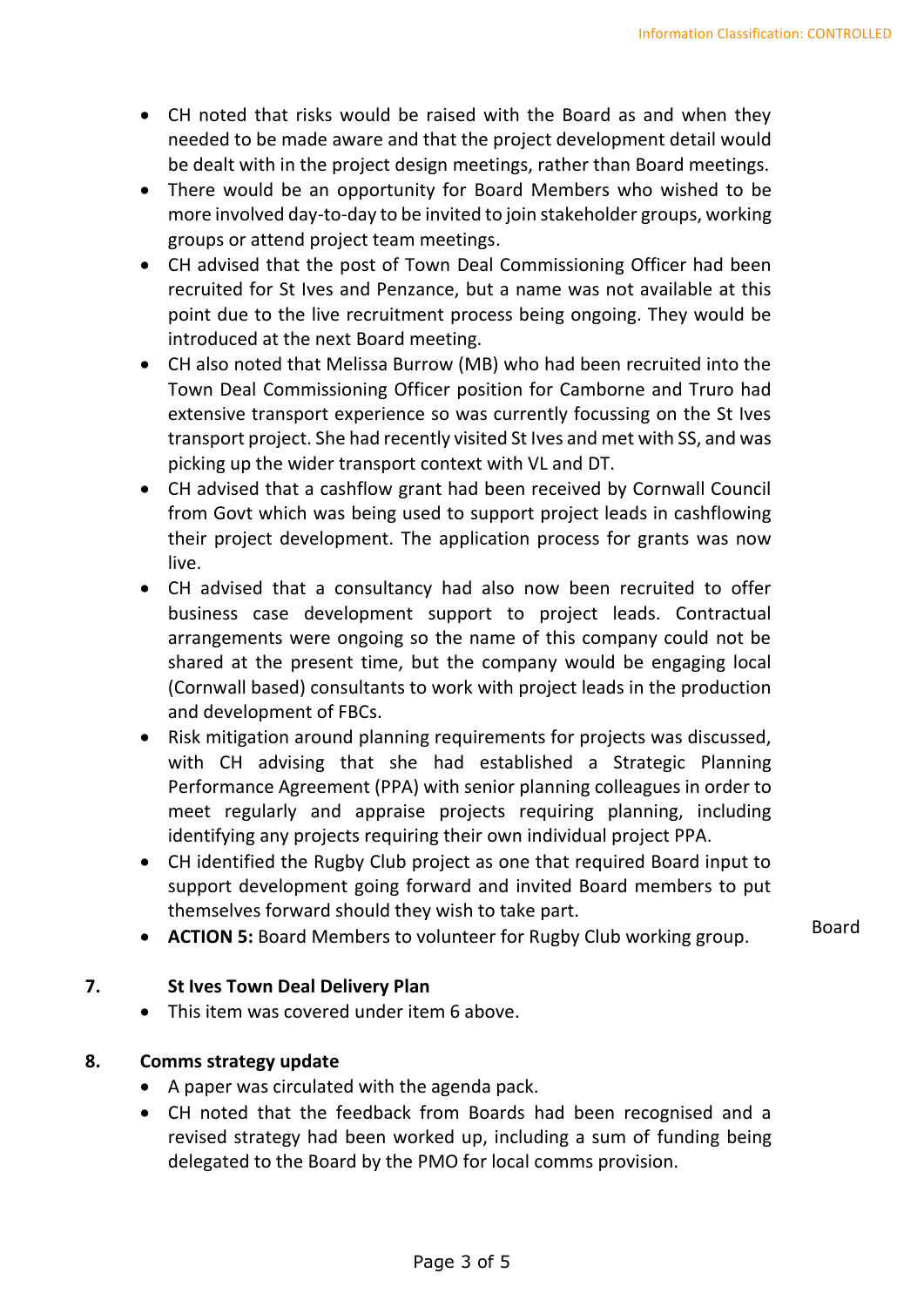- CH recommended that the Board reconvene its Comms subgroup in order to take forward the recruitment of local comms provision and work up a plan going forward.
- **ACTION 6:** Board Members to get in touch with BB if wishing to join Comms subgroup (and Rugby Club group as per item 6 above).
- Board sight of project level comms strategies was queried, with CH advising that projects would be encouraged to consider and advise of this during project development and that the comms post in the PMO team would be responsible for having oversight of these activities.
- **ACTION 7:** CH to ensure project levels comms message communicated to team members in PMO and project leads.
- SS raised the possibility of an engagement event to allow members of the public to see how the projects were developing etc.
- SS noted that she had been in discussion with Ghost Consulting about the possibility of putting out an update from the Board. Members felt this would be a positive approach to ensure continued engagement and CH advised that she was supportive of the Board doing this.

## **9. Revised Terms of Reference**

- A paper and draft ToRs were circulated with the agenda pack.
- PW advised that these had been developed in consultation with Arup.
- PW advised that, per feedback, the word 'advisory' in relation to the Board was being replaced with 'strategic' as a more accurate representation of the key role of the Board during the delivery phase.
- SS requested that the number of days relating to papers being sent out etc. be amended to 'working days'.
- The wording around Extraordinary meetings was also to be amended to include reference for the need to call an extraordinary meeting at shorter notice should there be essential business need.
- SS requested a link to the Nolan Principles be included.
- **ACTION 8:** PW/BB to make amendments to draft ToRs as above.
- Subject to these minor amendments, the Board agreed to adopt this document as the new set of Terms of Reference for the St Ives Town Deal Board going forward.
- Membership of the cross-board steering group was discussed, with Board Members being invited to email PW with their willingness to form part of this group (up to a maximum of three members).
- SS requested that the Code of Conduct be shared with the revised Terms of Reference.

## **10. Town Deal Work Programme**

- Papers were circulated with the agenda pack.
- PW advised that this forward plan document was an opportunity for the Board to see what was coming up, and also have input into future agendas.

Board

CH

PW / BB